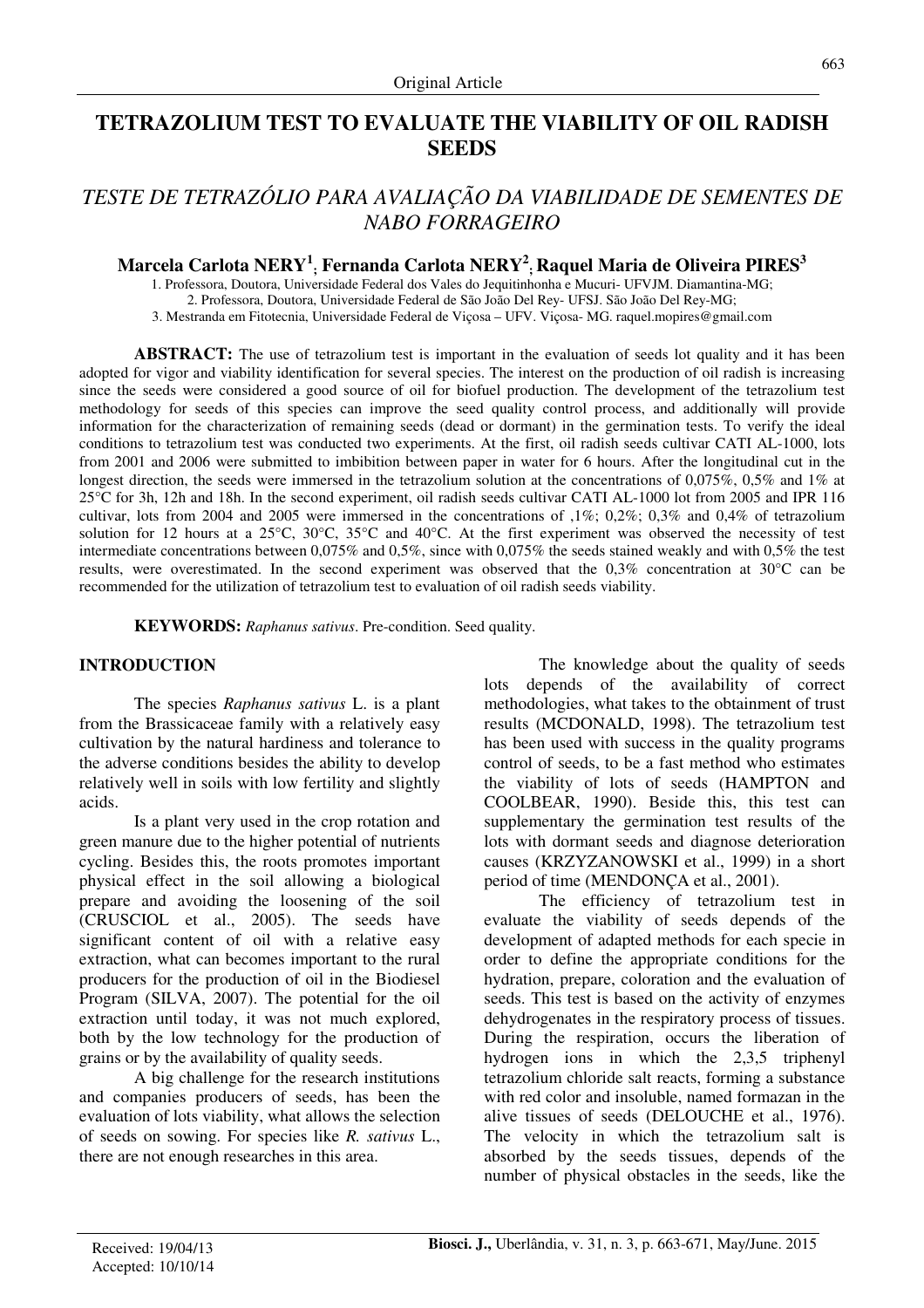coat (PINÃ RODRIGUES; SANTOS, 1988). In many species, the pre-conditioning of seeds is necessary, aiming to the activation of respiratory system and the penetration of the solution (VIEIRA; VON PINHO, 1999).

Besides pre-conditioning, factors like the concentration of solution or even the time of coloration in the solution, can affect the efficiency of test in the evaluation of seed quality. The period necessary to the development of adequate coloration according to Krzyzanowski et al. (1999), varies with the specie staying between 30 and 240 minutes.

Some researches has been done trying to adjust the methodologies for the use of tetrazolium test in many species, like squash (Dias et al., 2001) and summer squash (Barros et al., 2005). However, the utilization of the test is restricted, mainly to those seeds of some species like soybean (FRANÇA NETO et al., 1998, 1999), corn (DIAS; BARROS, 1995, 1999), forages (CARVALHO; TOLEDO, 1976; DIAS; ALVES, 2001), beans (SANTOS et al. 2007), cotton (VIEIRA; VON PINHO, 1999) and peanut (BITTENCOURT; VIEIRA, 1999). For viability evaluation of oil radish seeds by the tetrazolium test there are no methodologies. Based on this, the objective of this work was to provide subsidies to the adequacy of methodology for the realization of tetrazolium test in oil radish seeds.

#### **MATERIAL AND METHODS**

The research was divided in two experiments: in the experiment one were used two lots of oil radish seeds, cultivar CATI AL-1000, lot 1 and lot 2, from the region of Varginha, MG. The seeds were stored in the cool chamber. The moisture content of seeds was determined for the oven method in *105<sup>o</sup>C* per 24 hours (BRASIL, 2009), with two replications of 10g of seeds.

For the realization of germination test, the sowing was realized in gerbox box on sand substrate washed and sterilized. Then, the box was transferred to the BOD with alternate temperature of 20-30°C with 12 hours of photoperiod. Were used four replications with 50 seeds each, and the results were expressed in percentage of normal seedlings at the third day (first count), and seventh day (final count), computing the percentage of normal seedlings, abnormal infected, abnormal deformed and dead seeds. The germination speed index was calculated according Maguire (1962), computing the number of seeds with at least 1mm of radicle protrusion.

The emergency was realized in soil and sand substrate in the proportion of 1:2 in plastic trays. The moisture of substrate was adjusted to 60% of capacity of retention. After sowing four replications of 50 seeds, the trays were maintained at 20ºC in growing chamber. From the beginning of emergency were realized evaluations daily, computing the initial stand at the third day and the number of emerged seedlings until the stabilization of stand. The emergency speed index was determinate according the proposal of Maguire (1962).

For the tetrazolium test, were realized pretests for the time of pre-conditioning of seeds between papers moistened with 2,5 times the weight of paper per 6 hours, 12 hours and 24 hours, testing too, the moistened of intact seeds, with total remove of coat, seeds with cuts in the distal region to the embryonic axis and longitudinal cut in the higher direction with just one half of seed with the embryonic axis used. After decided about the conditioning of 6 hours with longitudinal cut in the higher direction, the seeds were totally submerged in tetrazolium solution (pH 6,5) in the concentrations of 0,075%; 0,5% and 1,0% and maintained in the dark at 25°C in BOD per 3 hours, 12 hours and 18 hours. Were used four replications of 50 seeds for each treatment.

After the development of coloration, the half of seeds were washed in current water and left submerged in water until the evaluation moment in refrigerator up to 12 hours. Later, were examined and according to the extension, intensity of red tones, appearance of white areas, aspect of tissues and localization of these colors in relation to the essential areas of growth, the seeds were classified in the categories of viable and nonviable (Figure 1).

A completely randomized design was used in a factorial 2x3x3 scheme (2 lots, 3 concentrations of tetrazolium solution and 3 periods of imbibitions in the tetrazolium).

For the experiment 2 were used two lots of oil radish seeds cultivar IPR 116, lot 3 produced in the crop of 2004 and lot 4 from the crop of 2005; and one lot of CATI – AL 1000 cultivar crop of 2005, lot 5. The seeds were stored in cold chamber. The characterization of profile of lots, the determination of moisture content, germination, first count, germination speed index, emergency, initial stand and emergency speed index were realized according described for the experiment 1. For the tetrazolium test, the seeds were pre-conditioning between papers moistened with 2,5 times the weight of paper per 6 hours, following the longitudinal cut, being that just one half of seeds with embryonic axis were used. The seeds were totally submerged in tetrazolium solution (pH 6,5) in the concentrations of 0,1%, 0,2%, 0,3% and 0,4% and maintained in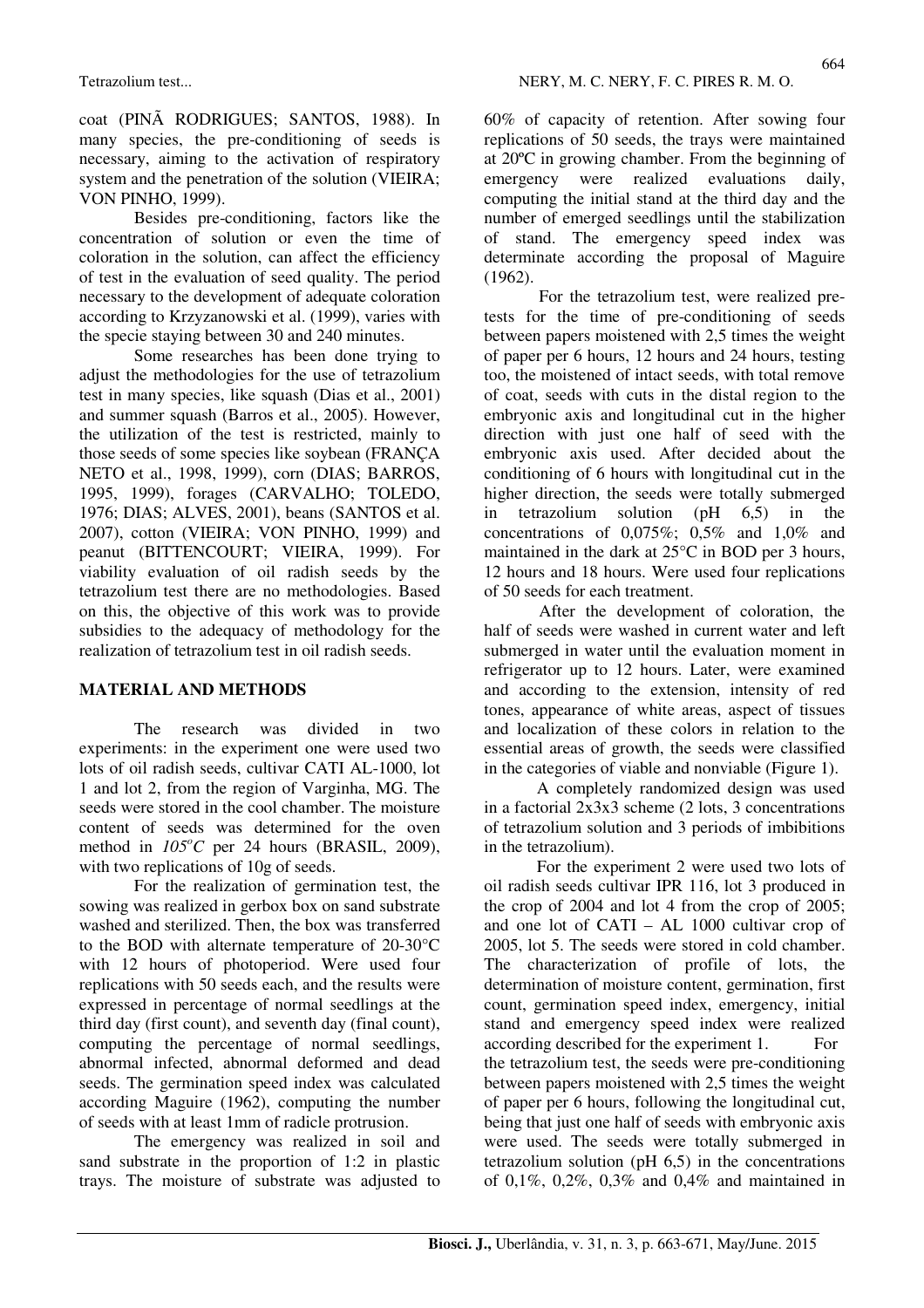the dark at temperatures of 25°C, 30°C, 35°C and 40°C per 12 hours. Were used four replications of 50 seeds for each treatment.



**Figure 1.** Categories of seeds founded in the tetrazoilum test in lots of oil radish seeds. Category A (viable)embryo with pink coloration or less than 50% of the embryo without color without reach the embryonic axis and tissue with a normal and firm appearance. Category B (non-viable), B1- more than 50% of cotyledons without color; B2- region of embryonic axis without color; B3- embryo with a red carmine coloration and B4- embryo completely without color.

After the development of coloration, the same procedure realized in the experiment 1, was done in the experiment 2. Was used a completely randomized design in a factorial 3x4x1 scheme (3 lots, 4 concentrations of tetrazolium solution and 1 period of imbibition in the tetrazolium).

For both experiment, the dates were previously submitted to the testes of normality of residues and homoscedasticity of variances. The dates of count were submitted to the variance analyses and the means compared one each other for the Scott-knott test, with 5% of probability and transformed in . The statistical analyses were realized with the help of statistical program SISVAR® (FERREIRA, 2000).

#### **RESULTS AND DISCUSSION**

#### **Experiment 1:**

The moisture content of lots had the average of 6,5% in the occasion of realization of the test, for lot 1 of 6,0% e lot 2 of 7,0%, what indicates uniformity of lots in relation to this factor what can interfere in the pre-conditioning period. The percentual of germination, first count of germination

 $\sqrt{X}$ 

and the germination speed index of lot 2 was higher than lot 1, being in this last, observed a higher percentage of abnormal infected seedlings and dead seeds.

In the Table 1, can be visualized the dates related to the vigor of lots, evaluated by the initial stand, emergency and emergency speed index. It was observed in the lot 2, superior results of vigor in relation to the lot 1.

In a previous test of tetrazolium test, it was observed that the seeds moistened per 24 hours, germinated during the pre-conditioning. Already the seeds in pre-conditioning per 12 hours, presented their coat with softening, easily falling off and injuring the embryonic axis of seeds in the moment of cut, being only the period of 6 hours in water the time which permits the cut of seeds with more easily.

It is important to emphasize the necessity of longitudinal cut of seeds in the higher direction before the immersion in the tetrazolium solution, cause the presence of coat becomes hard the penetration of solution conferring to the seeds a desuniformity coloration or a no coloration. With the total removal of coat without the longitudinal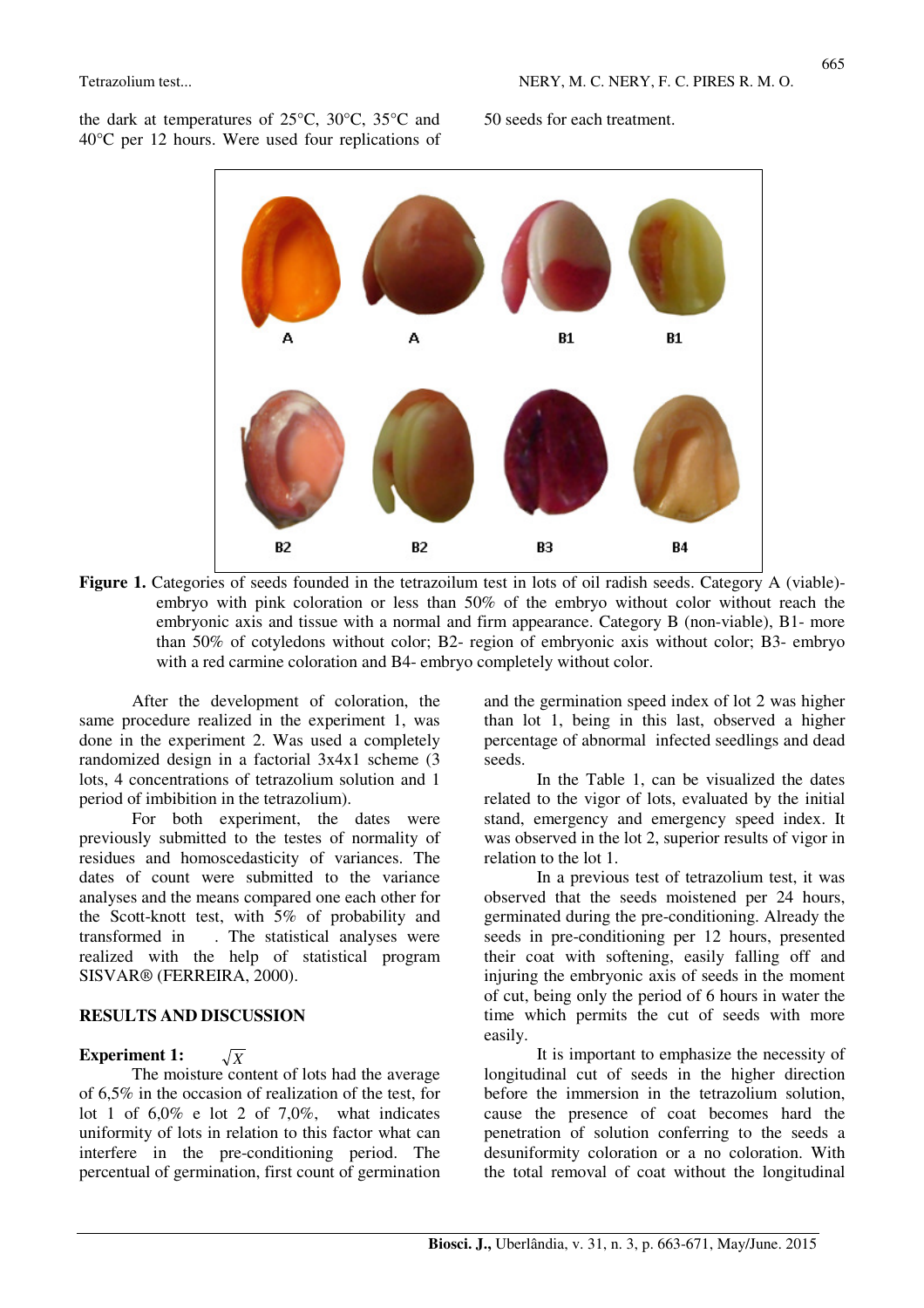obtained per Debeaujon et al. (2000) for *Arabidopsis* seeds.

**Table 1.** Results of normal seedlings in the initial stand–IS (%); final stand–FS (%); emergency speed index-ESI in the emergency test of oil radish seeds. Results of normal seedlings in the first count – FC  $(\%)$ ; germination–  $G(\%)$ ; infected abnormal seedlings–IA (%); dead seeds– M (%) and germination speed index- GSI obtained of 2 lots of oil radish seeds.

| Lots           | <b>Emergency Tests</b> |                 |                 |                |            |  |
|----------------|------------------------|-----------------|-----------------|----------------|------------|--|
|                |                        | <b>IS</b>       | FS              |                | <b>ESI</b> |  |
|                | 0 <sub>b</sub>         |                 | 20 <sub>b</sub> |                | 7,74b      |  |
|                |                        | 49 a            | 75 a            | 18,48 a        |            |  |
| Lots           | <b>Tests</b>           |                 |                 |                |            |  |
|                | <b>FC</b>              | G               | IA              | D              | <b>GSI</b> |  |
|                | 1 <sub>b</sub>         | 28 <sub>b</sub> | 27a             | 44 a           | 6,62 b     |  |
| $\overline{2}$ | 37a                    | 87 a            | 10 <sub>b</sub> | 3 <sub>b</sub> | 43,38 a    |  |

Mean values followed by same tiny letter in the column not differ at F-test.

There was a significant interaction between the lots, concentrations and times in the tetrazolium solution (Table 2). The immersion of seeds in the tetrazolium solution per 3 hours not allowed difference between lots of oil radish. Already with 12 hours, the difference between lots was observed for all concentrations. In the period of 18 hours it was possible to observe the separation of lots, except in the concentration of 0,5%. It is important to observe that with 18 hours, the seeds had their embryonic axis elongate, difficulting the observation of possible injuries in the embryonic axis and not allowing separate seeds in different categories.

**Table 2**. Percentage of oil radish viable seeds obtained by the tetrazolium test in function of the solutions concentrations (%) and the time in the tetrazolium solution (hours).

| Lots     | Concentrations $(\% )$ | <b>Solution time (hours)</b> |        |        |  |
|----------|------------------------|------------------------------|--------|--------|--|
|          |                        |                              | 12     | 18     |  |
|          |                        | 2aC                          | 21 b B | 40 b A |  |
|          | 0,075                  | 2aB                          | 91 a A | 90 a A |  |
|          |                        | 74 a B                       | 78 b B | 86 a A |  |
|          | 0,5                    | 83 a A                       | 92 a A | 90 a A |  |
|          |                        | 79 a A                       | 74 b A | 74 b A |  |
|          | 1,0                    | 80 a A                       | 87 a A | 89 a A |  |
| $CV(\%)$ |                        |                              |        |        |  |

Mean values followed by same tiny letter in the column and capital letter in the line does not differ at 5% level of probability.

The results observed in the concentration of 0,075% of solution per 12 hours coincides with the germination results (Table 1). However in this concentration it was difficult to distinguish categories, cause the weak coloration of the seeds. In this same period of 12 hours, the concentrations of 0,5% and 1,0% had their values super estimated. In the concentration of 1,0% was observed a coloration more intense of seeds difficulting the classification of the seeds.

The concentration of 0,075% is also recommended to other oleaginous seeds like cotton (SANTOS et al., 1992) and *Lafoensia pacari* (MENDONÇA et al., 2006), *Butia cap*itata (FERNANDES et al., 2007), and beans feijão (MUASYA et al., 2002; 2006) besides *Brassica rapa, Hordeum vulgare, Brassica napus, Avena sativa, Pastinaca sativa* and *Pisum sativum*  (POULSEN et al., 2006).

It is observed in general, that the tetrazolium test super estimated the results of viability of seeds, being the results of tetrazolium test and germination test, similars. This results however, can present considerable differences due the possible infestations with pathogens in the lot. In this way, not all the abnormalities found in the seedlings can be observed in the embryo and, like consequence, the tetrazolium test can show higher results.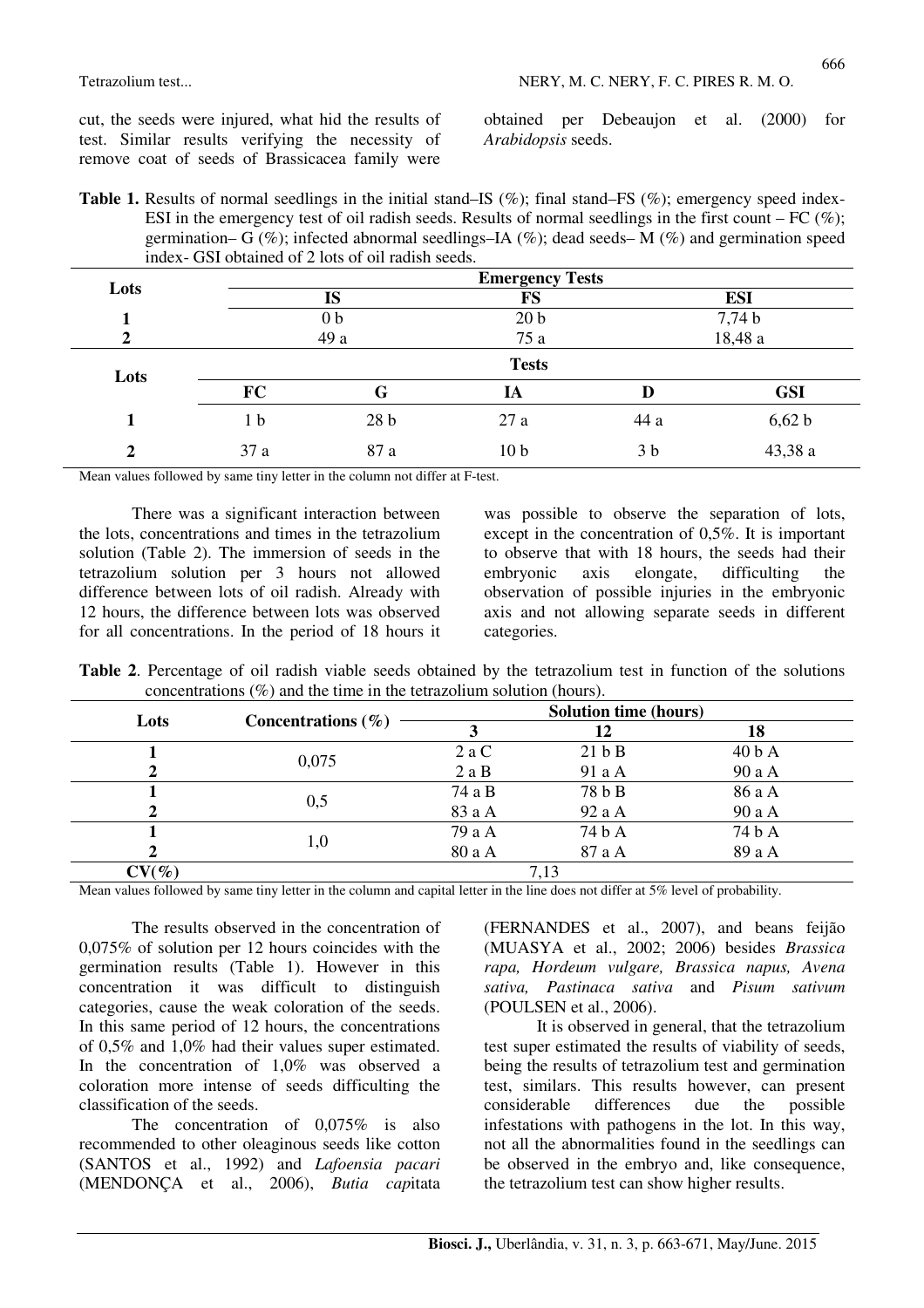The choose of the adequate methodology to the use of tetrazolium test should be based in the facility for differentiation in viable and non viable tissues and in the capacity of differentiate lots with distinct physiological quality. Another fact that must be considered in the evaluation of viability of seeds is the time of test execution, because according with Piana et al. (1992) and França Neto et al. (1998), the speed in the evaluation provides advantages like the possibility of disposing of lots with inadequate quality and prevents the commercialization of lots of low physiological quality seeds. For oil radish seeds, the germination test had duration of 7 days, while the results of tetrazolium test were obtained in just one day.

For the indication of ideal methodology of tetrazolium test to oil radish seeds, exists yet, based on results of the experiment 1, the necessity of refinement of the test involving the higher number of lots and adjustment of the concentrations of tetrazolium solutions, being this, proposed in the experiment 2.

For the indication of ideal methodology of tetrazolium test to oil radish seeds, exists yet, based on results in the experiment 1, necessity of refinement of the test involving the higher number of lots, a adjust too, the concentrations of tetrazolium solution, being this, proposed in the experiment 2.

### **Experiment 2:**

The moisture content of lots had the average of 7,5%. The percentual of germination, first count of germination and the germination speed index of lot 5 was higher than the lots 3 and 4 (Table 3), being observed in the lot 3, higher percentage of abnormal infected seedlings and dead seeds. The lot 4 have their values intermediate to the lots 3 and 5.

**Table 3.** Results of normal seedlings in the first count – FC  $(\%)$ ; germination– G  $(\%)$ ; infected abnormal seedlings–IA (%); dead seeds– M (%) and germination speed index- GSI obtained of 3 lots of oil radish seeds. Results of normal seedlings in the initial stand–IS (%); final stand–FS (%); emergency speed index- ESI in the emergency test of oil radish seeds for three lots

| Lots                    | $\sqrt{2}$<br><b>Emergency Tests</b> |                 |                |                 |            |  |
|-------------------------|--------------------------------------|-----------------|----------------|-----------------|------------|--|
|                         | <b>IS</b>                            |                 | <b>FS</b>      |                 | <b>ESI</b> |  |
| 3                       | 13 <sub>b</sub>                      |                 | 29c            |                 | 3,75c      |  |
| $\overline{\mathbf{4}}$ | 11 <sub>b</sub>                      |                 | 45 b           |                 | 6,19 b     |  |
| 5                       | 21a                                  |                 | 84 a           | 11,83a          |            |  |
| CV(%)                   | 5,30<br>6,00                         |                 |                | 4,20            |            |  |
| Lots                    | <b>Tests</b>                         |                 |                |                 |            |  |
|                         | <b>FC</b>                            | G               | IA             | D               | <b>GSI</b> |  |
| $\mathbf{3}$            | 2c                                   | 28c             | 19 a           | 53 a            | 3,70c      |  |
| $\overline{\mathbf{4}}$ | 22 <sub>b</sub>                      | 50 <sub>b</sub> | 14 a           | 36 <sub>b</sub> | 6,58b      |  |
| 5                       | 42a                                  | 89 a            | 7 <sub>b</sub> | 4c              | 12,20a     |  |
| CV(%)                   | 2,00                                 | 3,50            | 14,00          | 17,68           | 10,50      |  |

Mean values followed by same tiny letter in the column and capital letter in the line does not differ at 5% level of probability.

In Table 3, can be visualized the dates related to the vigor of lots, evaluated by the initial stand, emergency and emergency speed index. In this test, it was observed for the lot 5, higher results in the vigor in relation to the lots 3 and 4, being again, the lot 3 the lot with lower values and the lot 4 with intermediate values.

Works has been demonstrating the limitation around tetrazolium test. One of these limitations is the correct interpretation of results of the test, mainly cause the difference of intensity of the seeds coloration which is variable between the species (OLIVEIRA et al., 2009). These differences can cause interpretation problems during the evaluation of seeds. For this reason it is interesting the use of standardized methodologies, correlating the observed colors in the seeds with a reference non subjective.

 In this study, was observed in the tetrazolium test that the 0,1% concentration of solution, colored the seeds weakly, what difficult the visualization possibly due to the combination of short time of exposure and lower concentration of solution. For 0,4% concentration, the seeds colored strongly with a red carmine color very intense, characteristic of a tissue in intense respiratory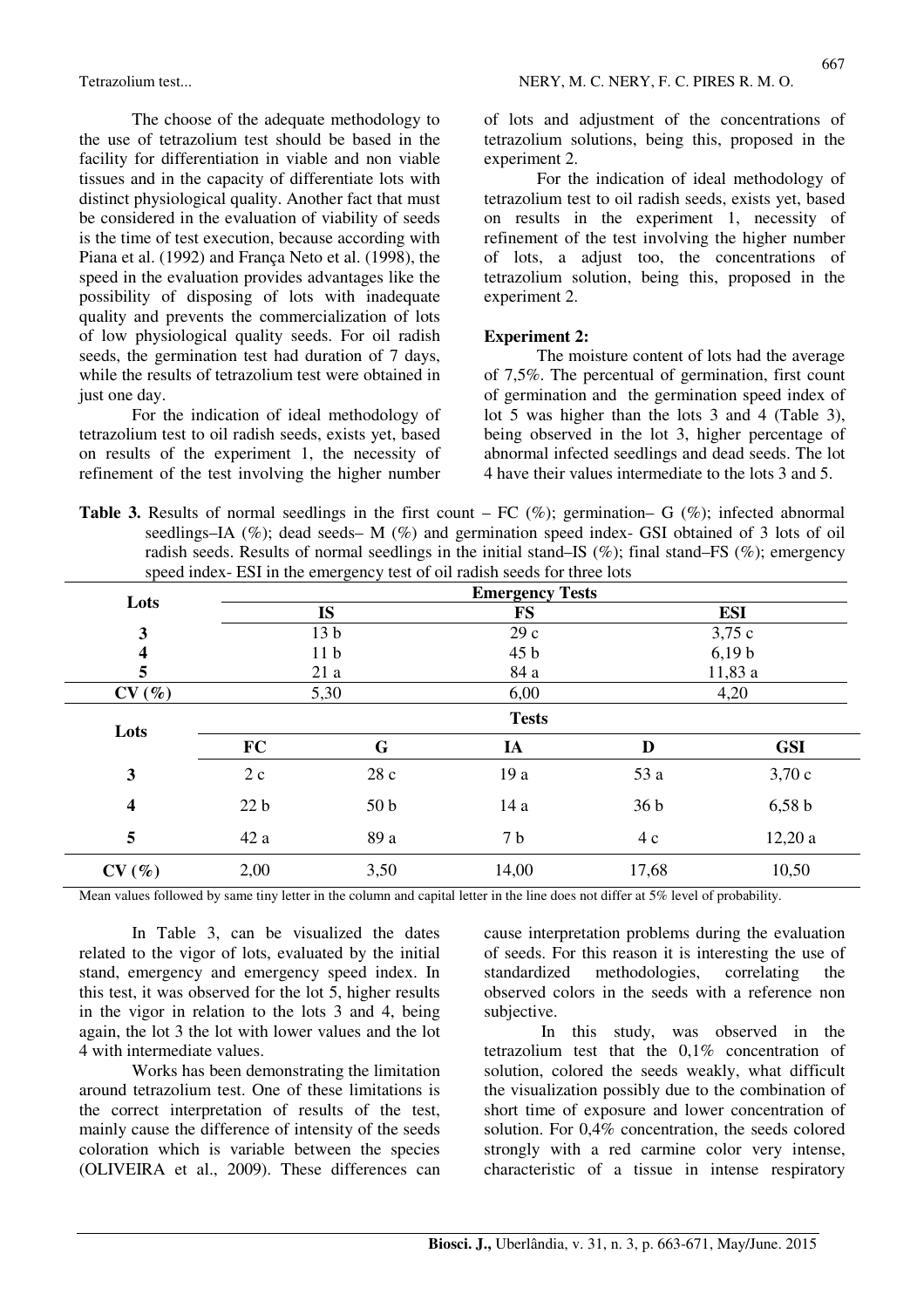activity (deterioration process), what difficult the separation in viable and non viable seeds.

The concentration of 0,2% in the tested temperature had the values of viable seeds subestimated for the lots 2 and 3, approaching just for the lot 1 when compared with the results of germination and vigor tests, like emergency speed index

The concentration of 0,3% colored the seeds with a pink tone, what facilitated the separation between viable and non viable seeds considering that this was the best concentration tested, mainly for the temperatures of 30ºC and 35ºC.

The values of viable seeds obtained with the 0,3% concentration at 30°C are compatible and complementary when related with the germination and vigor tests for all lots. All the concentrations at 40°C, colored strongly the seeds, what difficult the evaluation of this seeds (Table 4 and 5).

**Table 4.** Percentage of oil radish viable seeds obtained by the tetrazolium test in function of the lot, temperature ( $\degree$ C) and solution concentrations ( $\%$ ).

| Lots     | <b>Temperature</b> | <b>Solution Concentration</b> |       |                  |       |
|----------|--------------------|-------------------------------|-------|------------------|-------|
|          |                    | 0,1                           | 0,2   | 0,3              | 0,4   |
| 3        |                    | 27 Cc                         | 27 Cc | 49 Bb            | 59 Aa |
| 4        | 25                 | 34 Bb                         | 37 Bb | 49 Ba            | 51 Ba |
| 5        |                    | 39 Ad                         | 49 Ac | 66 Ab            | 56 Aa |
| 3        |                    | 29 Ba                         | 30 Ca | 27 Ca            | 29 Ca |
| 4        | 30                 | 31 Bc                         | 35 Bb | 48 Ba            | 48 Ba |
| 5        |                    | 44 Ad                         | 49 Ac | 77 Aa            | 63 Ab |
| 3        | 35                 | 37 Ba                         | 41 Ba | 29 <sub>Ch</sub> | 40 Ca |
| 4        |                    | 38 Bd                         | 43 Bc | 48 Bb            | 57 Ba |
| 5        |                    | 52 Ab                         | 54 Ab | 72 Aa            | 72 Aa |
| 3        |                    | 44 Cb                         | 49 Ca | 45 Cb            | 51 Ba |
| 4        | 40                 | 50Bc                          | 53 Bb | 58 Ba            | 59 Aa |
| 5        |                    | 68 Ab                         | 58 Ac | 81 Aa            | 57 Ac |
| $CV(\%)$ |                    |                               | 5,03  |                  |       |

Mean values followed by same tiny letter in the column and capital letter in the line does not differ at 5% level of probability.

**Table 5.** Percentage of oil radish viable seeds obtained by the tetrazolium test in function of the temperature  $(^{\circ}C)$ , lot and solution concentrations  $(\% )$ .

|                         |                    | <b>Solution Concentration</b> |      |      |      |
|-------------------------|--------------------|-------------------------------|------|------|------|
| Lots                    | <b>Temperature</b> | 0,1                           | 0,2  | 0,3  | 0,4  |
|                         | 25                 | 27 C                          | 27 C | 49 A | 59 A |
|                         | 30                 | 29 C                          | 30 C | 27 C | 29 D |
| 3                       | 35                 | 37 B                          | 41 B | 29 C | 40 C |
|                         | 40                 | 44 A                          | 49 A | 45 B | 51 B |
|                         | 25                 | 34 C                          | 37 C | 49 B | 51 B |
|                         | 30                 | 31 C                          | 35 C | 48 B | 48 B |
| $\overline{\mathbf{4}}$ | 35                 | 38 B                          | 43 B | 48 B | 57 A |
|                         | 40                 | 50 A                          | 53 A | 58 A | 59 A |
|                         | 25                 | 39 D                          | 49 C | 66 D | 56 C |
|                         | 30                 | 44 C                          | 49 C | 77 B | 63 B |
| 5                       | 35                 | 52 B                          | 54 B | 72 C | 72 A |
|                         | 40                 | 68 A                          | 58 A | 81 A | 57 C |
| $CV(\%)$                |                    |                               | 5,03 |      |      |

Mean values followed by same tiny letter in the column and capital letter in the line does not differ at 5% level of probability.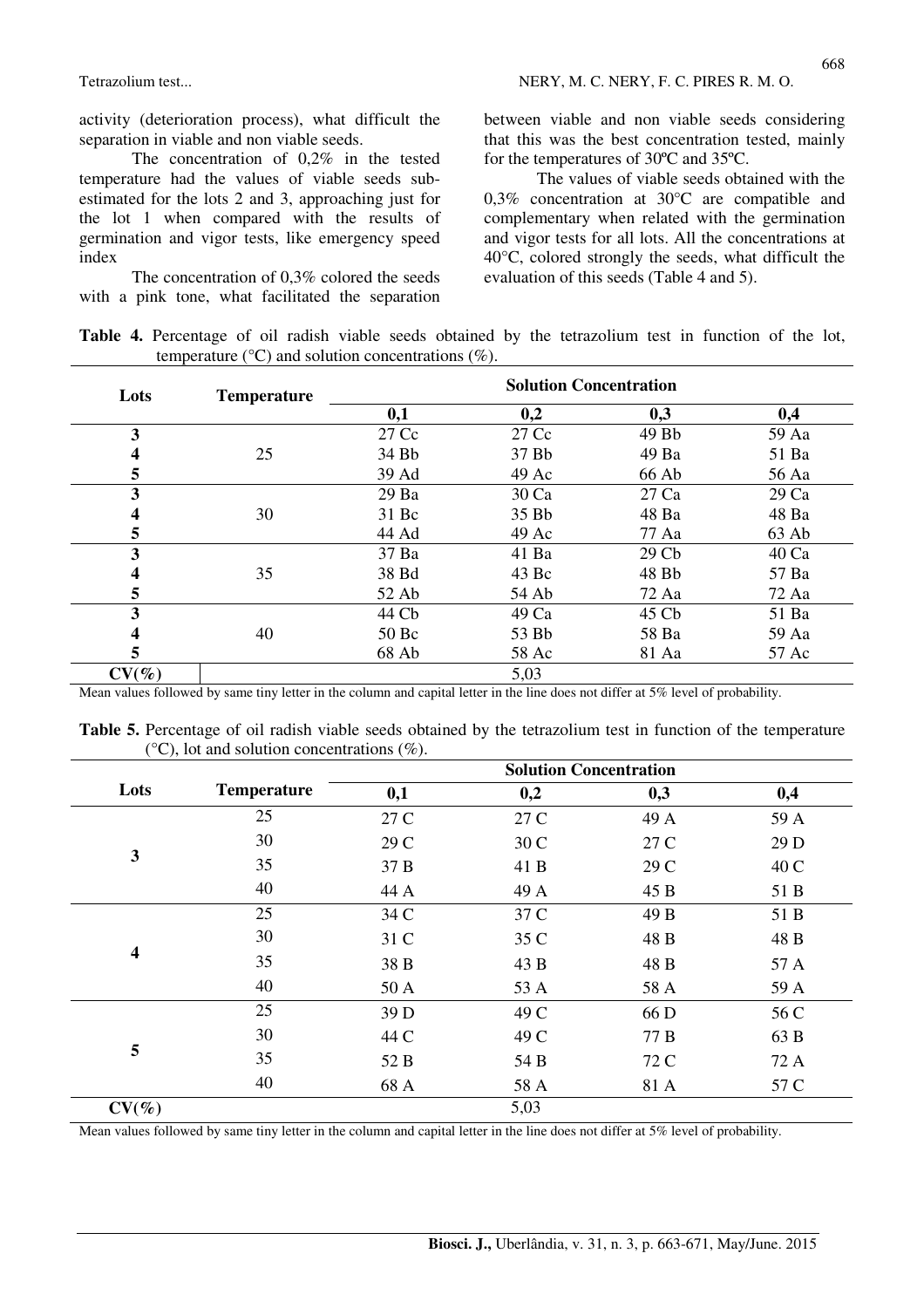#### **CONCLUSION**

The pre imbibition of oil radish seeds in water per 6 hours, the longitudinal cut in the higher direction and the 0,3% concentration of tetrazolium solution, in the temperature of 30°C can be used like methodology to evaluate the viability of oil radish lots, been this conditions recommended to be used in quality programs also.

**RESUMO:** A utilização do teste de tetrazólio é importante na avaliação da qualidade de lotes de sementes e vem sendo adotado para várias espécies na identificação do vigor e viabilidade. A adequação da metodologia do teste de tetrazólio para sementes de nabo forrageiro, espécie que vem se destacando como fonte de óleo para produção de biocombustíveis, poderia melhorar o processo de controle de qualidade. Além disso, a utilização do teste poderá fornecer subsídios para identificação de sementes remanescentes (mortas e dormentes) nos testes de germinação**.** Para verificar as condições ideais para a realização do teste de tetrazólio, em um 1º experimento as sementes de nabo forrageiro da cultivar CATI AL-1000, lotes de 2001 e 2006, foram submetidas à embebição entre papel em água por 6 horas. Após corte longitudinal no maior sentido as sementes foram imersas nas concentrações de 0,075%; 0,5% e 1,0% de solução de tetrazólio a 25ºC por 3 h, 12 h e 18 horas. Em um 2º experimento sementes de nabo forrageiro da cultivar CATI AL-1000, lote de 2005 e cultivar IPR 116 lotes de 2004 e 2005, foram imersas nas concentrações de 0,1%; 0,2%; 0,3% e 0,4% de solução de tetrazólio a 25°C, 30°C, 35°C e 40°C por 12 horas. Pelo 1º experimento foram observados a necessidade de testar concentrações intermediárias entre 0,075% e 0,5%, visto que, com 0,075% as sementes coloriram fracamente e com 0,5% os resultados do teste foram superestimados. No 2º experimento observou-se que a concentração 0,3% a 30°C pode ser recomendada para utilização no teste de tetrazólio para avaliação da viabilidade de sementes de nabo forrageiro.

**PALAVRAS-CHAVE:** *Raphanus sativus*. Pré-condicionamento. Semente.

#### **REFERENCES**

BARROS, D. I.; DIAS, D. C. F. S.; BHERING, M. C. Uso do teste de tetrazólio para avaliação de abobrinha. **Revista Brasileira de Sementes**, Brasília, v. 7, n. 2, p. 165-171, 2005. http://www.scielo.br/scielo.php?script=sci\_arttext&pid=S0101-31222005000200024

BITTENCOURT, S. R. M.; VIEIRA, R. D. Metodologia do teste de tetrazólio em sementes de amendoim. In: KRZYANOWSKI, F. C.;VIEIRA, R. D.; FRANÇA NETO, J. B. (Eds.). **Vigor de sementes: conceitos e testes.** Londrina: ABRATES, p. 8.2.1 - 8.2.8, 1999.

BRASIL. Ministério da Agricultura e da Reforma Agrária. **Regras para análise de sementes***.* Brasília: SNDA/DNDV/CLAV, 392p, 2009. ttp://www.agricultura.gov.br/images/MAPA/arquivos\_portal/ACS/sementes\_web.pdf.

CARVALHO, N. M.; TOLEDO, F .F. Determinação da germinação de sementes de capim colonião (*Panicum maximum* Jacq) através do uso do tetrazólio. I – Proposição de um método de trabalho. **Científica,** Jaboticabal, v. 4, n. 2, p. 185-190, 1976.

CRUSCIOL, C. A. C.; COTTICAR, R. L.; LIMA, E. V; ANDREOTTI, M.; MORO, E.; MARCON, E. Persistência de palhada e liberação de nutrientes do nabo forrageiro no plantio direto*.* **Pesquisa Agropecuária Brasileira***,* Brasília, v. 40, n. 2, p 161-168, 2005. http://www.scielo.br/pdf/pab/v40n2/23823.pdf.

DEBEAUJON, I.; LÉON-KLOOSTERZIEL, K. M.; KOORNNEEF, M. Influence of the testa on seed dormancy, germination, and longevity in *Arabidopsis*. **Plant Physiology**, Rockville, v. 122, p. 403-413, 2000. http://dx.doi.org/10.1104/pp.122.2.403

DELOUCHE, J. C.; STILL, T. W.; RASPET, M.; LIENHARO, M. **O teste de tetrazólio para a viabilidade da semente**. Brasília: AGIPLAN, 103 p. 1976.

DIAS, D. C. F. S.; BARROS, D. I.; BHERING, M. C.; ARAÚJO, E. F.; DIAS, L. A. S. Teste de tetrazólio em sementes de abóbora. **Informativo ABRATES,** Londrina, v.11, n.2, p.124, 2001.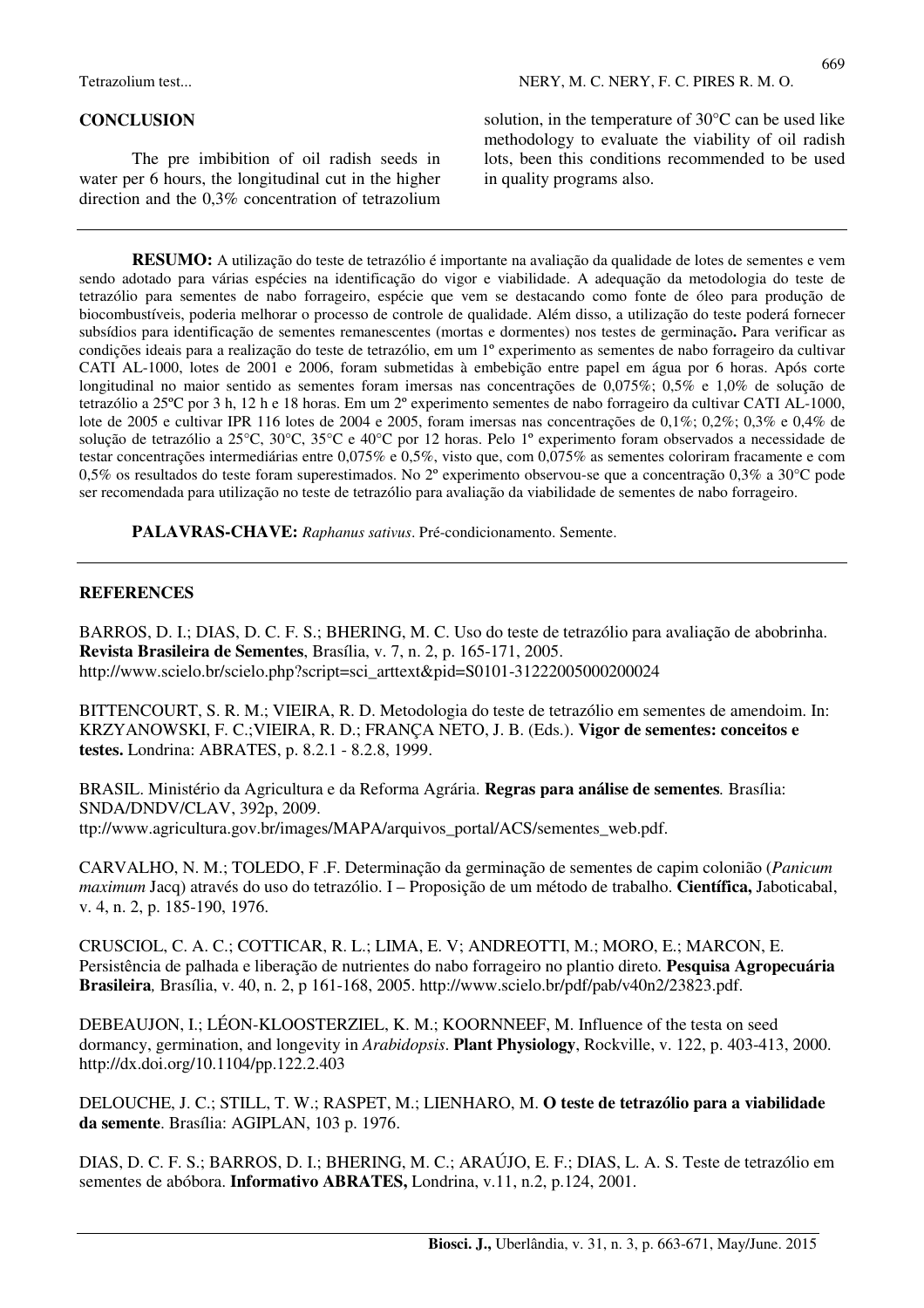DIAS, M. C. L. L.; ALVES, S. J Avaliação da viabilidade de sementes de *Brachiaria brizantha* (Hoscst. Ex A. Rich) Stapf pelo teste de tetrazólio*. Informativo ABRATES*, Londrina, v. 11, n. 2, p. 317, 2001. http://www.scielo.br/pdf/rbs/v30n3/19.pdf.

DIAS, M. C. L. L.; BARROS, A. S. R*.* **Avaliação da qualidade de sementes de milho**. IAPAR. (*Circular Técnica, 88*), 43p. 1995. http://www.scielo.br/scielo.php?script=sci\_nlinks&ref=000072&pid=S0100204X200000090000400010&lng=p t.

DIAS, M. C. L. L.; BARROS, A. S. R. Metodologia do teste de tetrazólio em sementes de milho. In: KRZYANOWSKI, F. C.;VIEIRA, R. D.; FRANÇA NETO, J. B. (Eds.). **Vigor de sementes: conceitos e testes.** Londrina: ABRATES, p. 8.4.1 - 8.4.10, 1999.

FERNANDES, R. C.; MAGALHÃES, H. M.; LOPES, P. S. N.; BRANDÃO JUNIOR, D. S.; FERNANDES, R. C.; GOMES, J. A. O.; PAULINO, M. A. O.; CARNEIRO, P. A. P. Elaboração da metodologia de aplicação do teste de tetrazólio para avaliação da viabilidade das sementes de coquinho-azedo *Butia capitata* (Mart) Becc. **Revista Brasileira de Agroecologia**, Porto Alegre, v. 2, n. 2, 2007.

FERREIRA, D. F. **SISVAR - Sistema de análise de variância para dados balanceados**. Lavras: UFLA, 2000.

FRANÇA NETO, J. B.; KRZYZANOWSKI, F. C.; COSTA, N. P. Metodologia do teste de tetrazólio em sementes de soja. In: KRZYZANOWSKI, F. C.; VIEIRA, R. D.; FRANÇA NETO, J. B. (Eds.). **Vigor de sementes: conceitos e testes.** Londrina: ABRATES.. p. 8.5-1 - 8.5-28, 1999.

FRANÇA NETO, J. B.; PEREIRA, L. A. G.; COSTA, N. P.; KRZYZANOWSKI, F. C.; HENNING, A. A. **Metodologia do teste de tetrazólio em sementes de soja***.* Londrina: EMBRAPA- CNPSo, (Série Documento, 32). 60 p,1998.

HAMPTON, J. G.; COOLBEAR, P. Potential versus actual seed performance- can vigor testing provide an answer? **Seed Science and Technology,** 18: 215-228, 1990.

KRZYZANOWSKI, F. C.; VIEIRA, R. D.; FRANCA NETO, J. B. (Eds**.). Vigor de sementes: conceitos e testes**. Londrina: ABRATES, 218p. 1999.

MAGUIRE, J. D. Speed of germination-aid in selection and evaluation for seedlig emergence and vigor. **Crop Science***,* Madison, v. 2, n. 1, p. 176-177, 1962. http://dx.doi.org/10.2135/cropsci1962.0011183X000200020033x

McDONALD, M. B. Improving our understanding of vegetable and flower seed quality. **Seed Technology,**  Springfield, v. 20, n. 2, p. 121-124, 1998.

MENDONÇA, E. A. F.; COELHO, M. F. B.; LUCHESE, M. Teste de tetrazólio em sementes de mangababrava (*Lafoensia pacari* St. Hil. – Lythraceae). **Revista Brasileira de Plantas Medicinais,** Botucatu, v. 8, n. 2, p. 33-38, 2006.

MENDONÇA, E. A. F.; RAMOS, N. P.; PAULA, R. C. Viabilidade de sementes de *Cordia trichotoma*  (Vellozo) Arrabida ex Steudel (louro-pardo) pelo teste de tetrazólio. *Revista* **Brasileira de Sementes,** Brasília, v. 23, n. 2, p. 64-71, 2001. http://www.abrates.org.br/revista/artigos/2001/v23n2/artigo09.pdf.

MUASYA, R. M.; LOMMEN, W. J. M.; AUMA, E. O.; STRUIK, P. C. Relationship between variation in quality of individual seeds and bulk seed quality in common bean (*Phaseolus vulgaris* L.) seed lots. **Journal of Life Science**, Wageningen, v. 54, n. 1, p. 5-16, 2006. http://dx.doi.org/10.1016/S1573-5214(06)80001-1